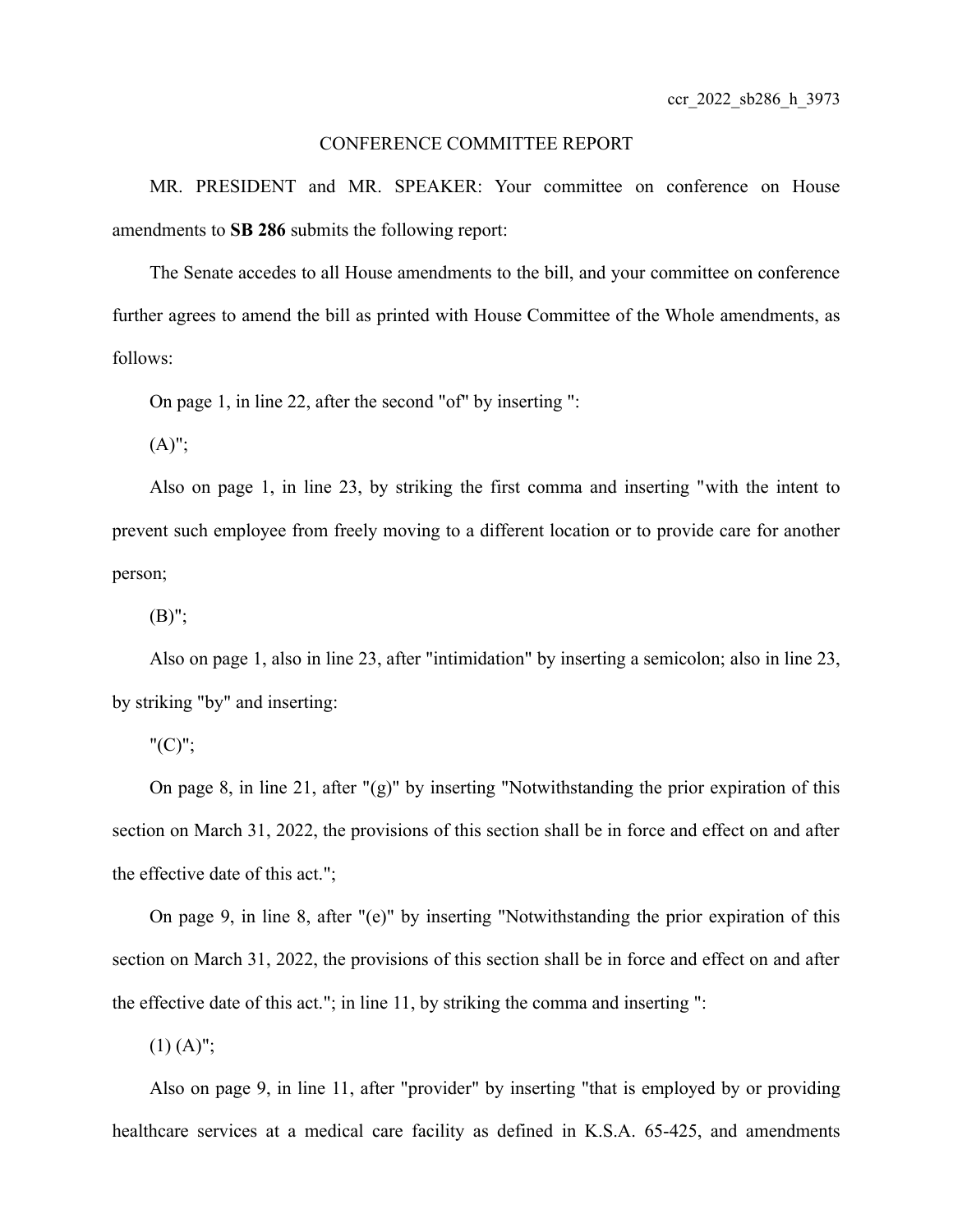thereto,"; following line 16, by inserting:

"(B) The provisions of subparagraph (A) shall not apply to a healthcare provider that is employed by or providing healthcare services at a medical care facility as defined in K.S.A. 65- 425, and amendments thereto, that denies healthcare services to a person at such medical care facility based solely on such person's COVID-19 vaccination status.

(2) A healthcare provider that is not employed by or providing healthcare services at a medical care facility as defined in K.S.A. 65-425, and amendments thereto, is immune from civil liability for damages, administrative fines or penalties for acts, omissions, healthcare decisions or the rendering of or the failure to render healthcare services, including services that are altered, delayed or withheld, as a direct response to the COVID-19 public health emergency.";

Also on page 9, in line 17, after "(b)" by inserting "(1) Except as provided in paragraph (2),"; in line 20, after the period by inserting "The provisions of this section shall apply to such claims accruing on or after March 30, 2022, and prior to the effective date of this act.

(2) The provisions of subsection  $(a)(1)$ , as amended by this act, shall apply to any claims for damages or liability that arise out of or relate to acts, omissions or healthcare decisions occurring between the effective date of this act and January 20, 2023, related to the COVID-19 public health emergency.";

Also on page 9, in line 34, after "(b)" by inserting "Notwithstanding the prior expiration of this section on March 31, 2022, the provisions of this section shall be in force and effect on and after the effective date of this act."; in line 40, after "(b)" by inserting "(1) Except as provided in paragraph (2),";

On page 10, following line 6, by inserting:

"(2) The provisions of K.S.A. 2021 Supp.  $60-5503(a)(1)$ , as amended by this act, shall apply to any cause of action accruing on or after the effective date of this act and prior to January